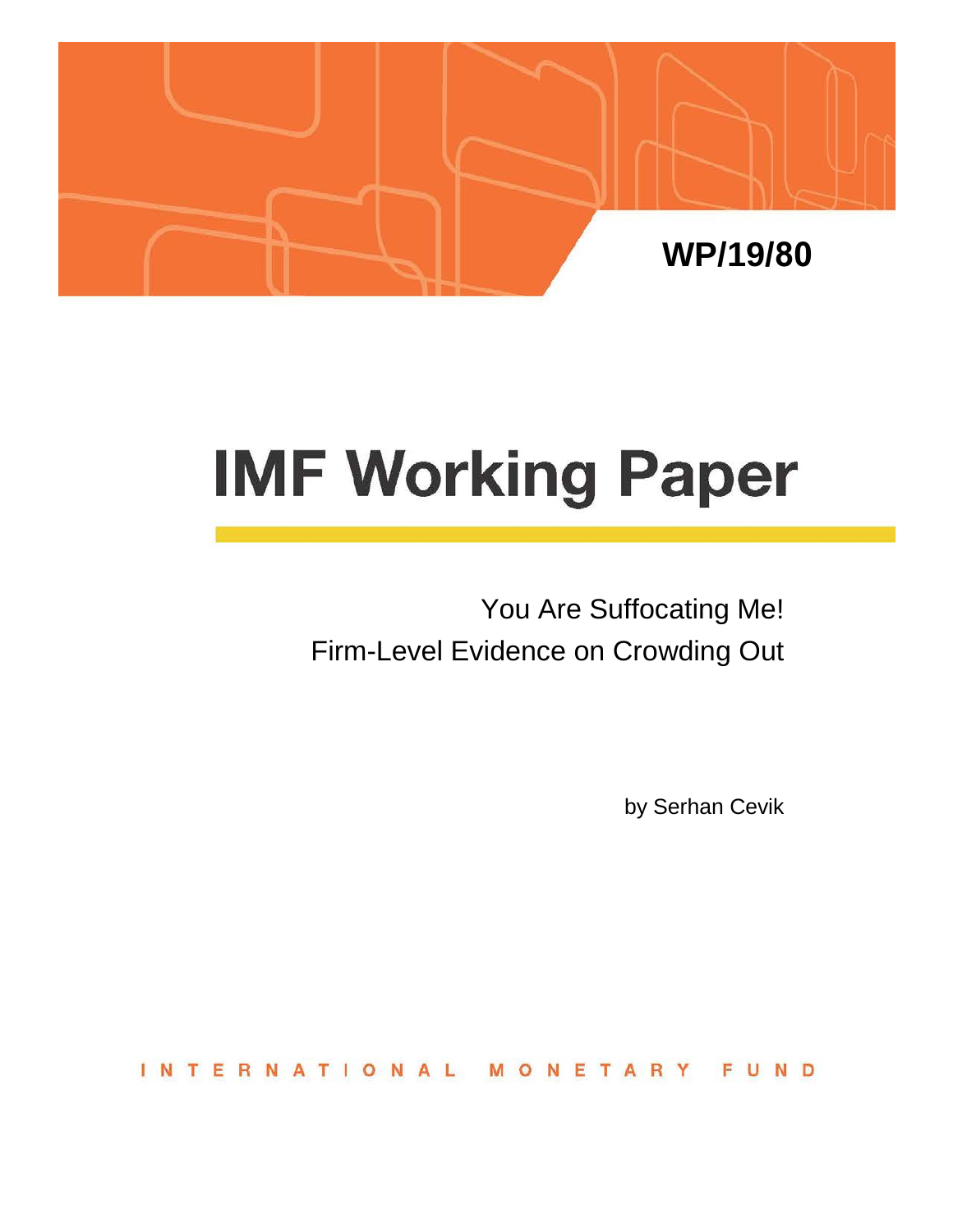## **IMF Working Paper**

Western Hemisphere Department

# **You Are Suffocating Me! Firm-Level Evidence on Crowding Out**

# **Prepared by Serhan Cevik**[∗](#page-1-0)

Authorized for distribution by Uma Ramakrishnan

April 2019

*IMF Working Papers* **describe research in progress by the author(s) and are published to elicit comments and to encourage debate.** The views expressed in IMF Working Papers are those of the author(s) and do not necessarily represent the views of the IMF, its Executive Board, or IMF management.

### **Abstract**

Literature on whether government spending crowds out or crowds in the private sector is large, but still without an unambiguous conclusion. Using firm-level data from Ukraine, this paper provides a granular empirical investigation to disentangle the impact of state-owned enterprises (SOEs) on private firm investment in Ukraine—a large transition economy. Controlling for firm characteristics and systematic differences across sectors, the results indicate that the SOE concentration in a given sector has a statistically significant negative effect on private fixed capital formation, and that the impact of SOEs is stronger in those industries in which SOEs have a more dominant presence. These findings imply that private firms operating in sectors with a high level of SOE concentration invest systematically less than businesses that are not competing directly with SOEs.

JEL Classification Numbers: E22, E62, F12, F14

Keywords: Fixed investment, state-owned enterprises, crowding-out effect, firm-level analysis

Author's E-Mail Address: [scevik@imf.org](mailto:scevik@imf.org)

<span id="page-1-0"></span><sup>∗</sup> The author would like to thank David Amaglobeli, Marina Marinkov, Christine Richmond, and Sergio Sola for their comments and suggestions, and Fedor Miryugin for excellent research assistance.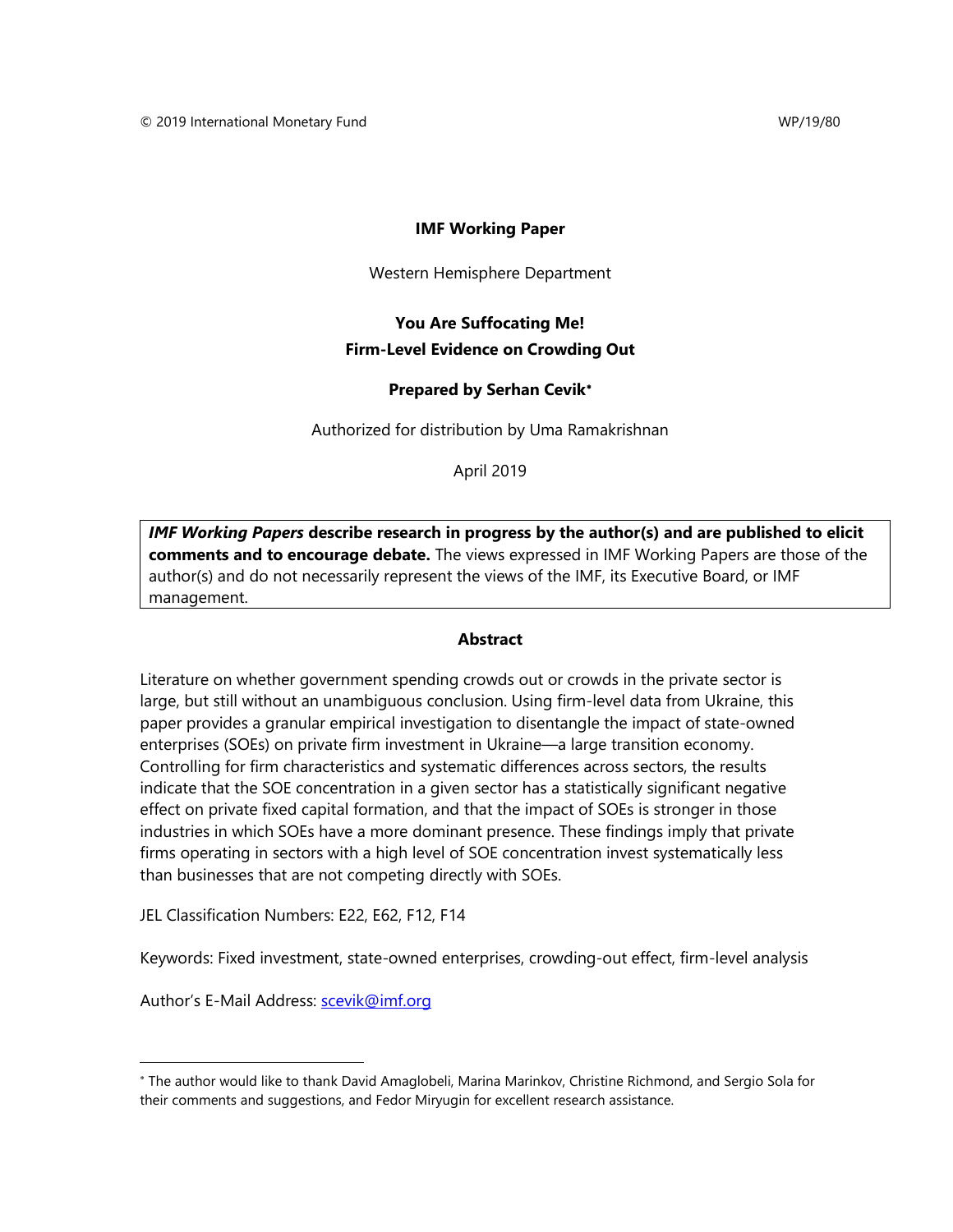| <b>Contents</b>                                                              | Page |
|------------------------------------------------------------------------------|------|
|                                                                              |      |
|                                                                              |      |
|                                                                              |      |
|                                                                              |      |
|                                                                              |      |
|                                                                              |      |
|                                                                              |      |
| <b>Figures</b>                                                               |      |
| <b>Tables</b>                                                                |      |
|                                                                              |      |
|                                                                              |      |
|                                                                              |      |
|                                                                              |      |
| 5. Impact of SOEs and Private Investment-High-SOE vs. Low-SOE Industries  11 |      |
|                                                                              |      |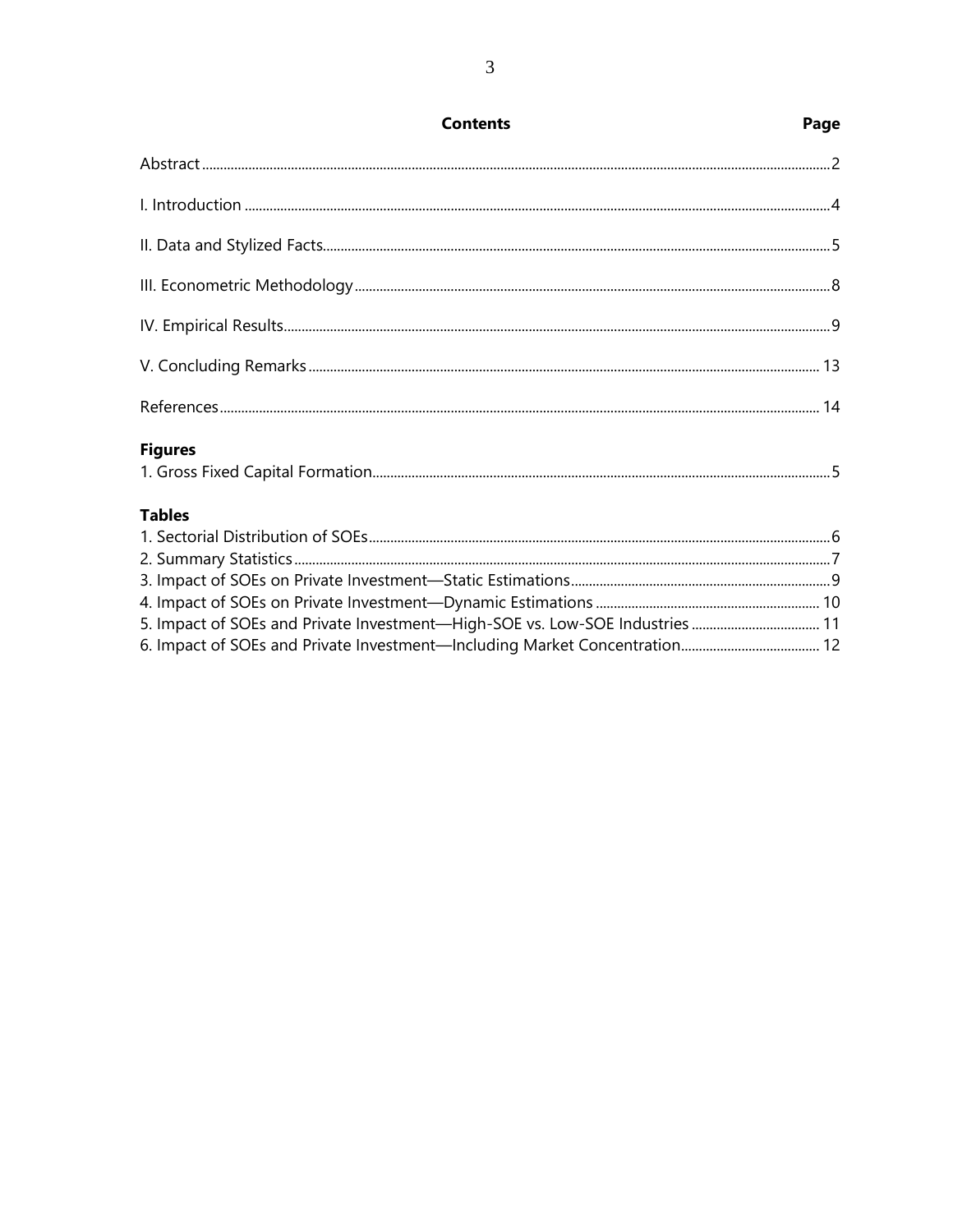### **I. INTRODUCTION**

**Literature on whether government spending crowds out or crowds in the private sector is large, but still without an unambiguous conclusion.** On the theoretical front, the relationship between government spending and economic growth can occur in either direction—an increase in government spending resulting in a decline in private consumption and investment due to a negative wealth effect and higher interest rates, or a rise in private consumption and investment because of higher disposable income and an increase in the expected return to capital (Aiyagari and others, 1990; Christiano and Eichenbaum, 1992; Baxter and King, 1993; Alesina and Perotti, 1997; Blanchard and Perotti, 2002). The theoretical ambiguity surrounding the effects of government spending on the private sector makes this an ideal empirical inquiry. Still, empirical studies yield a wide range of mixed findings at the macro level. Focusing on the United States over the period 1949- 1985, Aschauer (1989) finds that public investment, especially on infrastructure, has a crowding-in effect on private investment by increasing productivity. Similarly, adopting a cross-country approach, Greene and Villanueva (1991), Easterly and Rebelo (1993), Erenburg and Wohart (1995), and Erden and Holcomber (2005) conclude that public investment has an enabling effect on private capital accumulation, especially in developing countries. Other studies, however, reach contradictory results indicating that public investment tends to crowd out private investment (Serven, 1999; Mamatzakis, 2001; Voss, 2002; Narayan, 2004; Mitra, 2006; Cavallo and Daude, 2011).

**Using firm-level data, this paper disentangles the impact of state-owned enterprises (SOEs) on private firm investment.** Most empirical studies investigate the relationship between public and private investment at the macro level, either focusing on a single country over time or undertaking a cross-country analysis. Large multi-country assessments, however, miss heterogeneity across sectors and firms, especially in a country where SOEs account for a substantial proportion of employment and output. To address this gap, a handful of papers utilize firm-level data and find that the greater concentration of SOEs tend to lower private investment in countries such as China, Côte d'Ivoire, Malaysia and Vietnam (Harrison and McMillan, 2003; Van Thang and Freeman, 2009; Xu and Yan, 2014; Menon and Ng, 2017). To the best of my knowledge, this paper is the first attempt to test whether SOEs crowd out fixed capital formation by private firms in a large transition economy like Ukraine where the state continues to play a dominant role. To this end, I use a large-scale dataset on 665,391 firms in 84 nonfinancial sectors during the period 1997–2016, and employ alternative approaches to estimate the determinants of private fixed investment with a focus on SOE density as an explanatory variable.

**The empirical analysis presented in this paper indicates that SOEs crowd out private fixed investment spending in Ukraine.** Ukraine has undergone economic transition since independence in 1991, bringing the liberalization of prices and markets and the privatization of SOEs. Even so, there is still a large number of SOEs with a sizable presence in Ukraine's economic landscape in terms of employment and output. Controlling for firm characteristics and systematic differences across sectors, the paper finds that the concentration of SOEs in a given sector—measured by the share in employment or revenues—has a statistically significant negative effect on private fixed investment at the firm level. The economic significance of this crowding-out effect on private enterprises is greater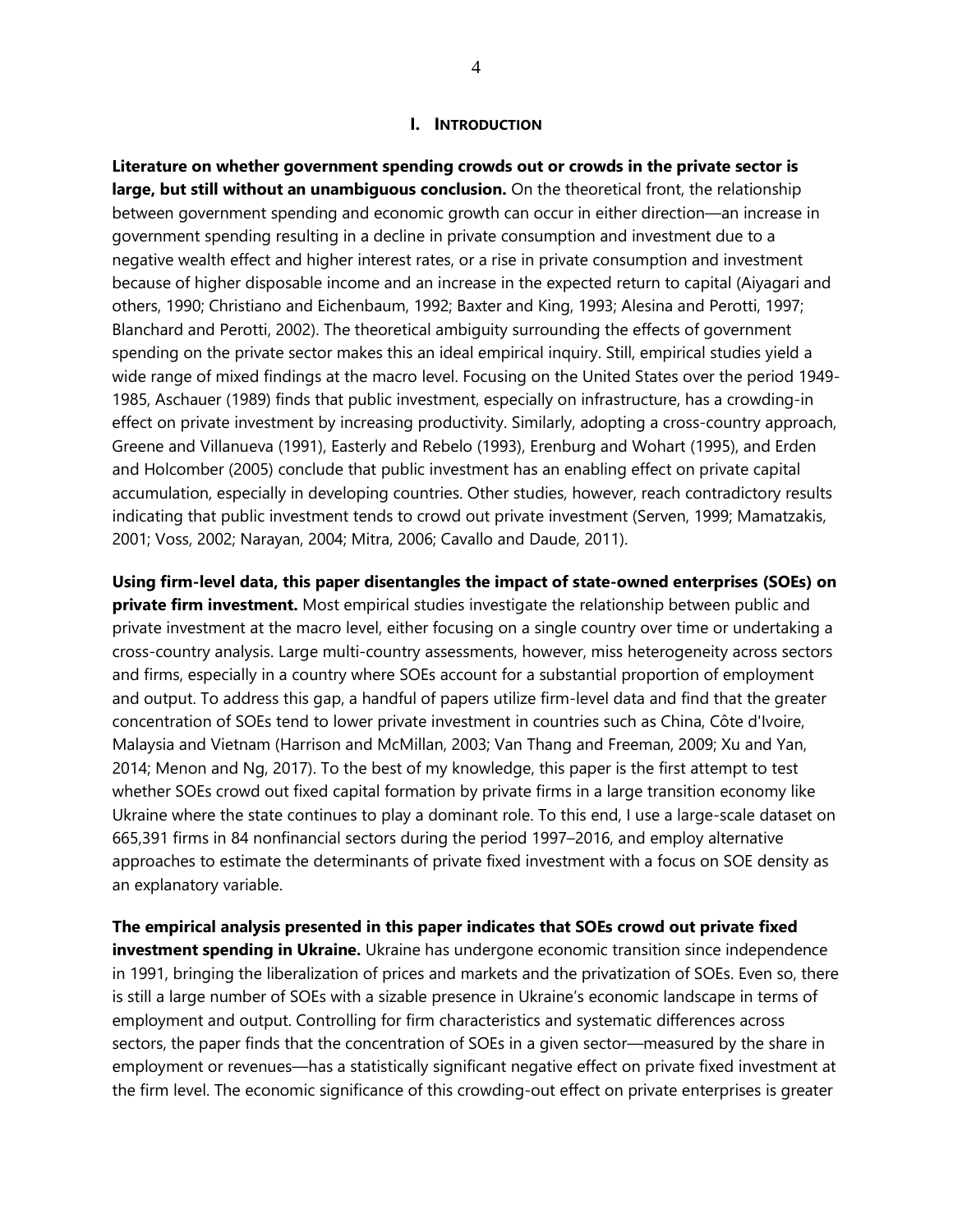in manufacturing and in those sectors in which SOEs have a more dominant presence. These findings—robust to alternative methodologies and subsample estimations—indicate that private firms operating in industries with a high level of SOE concentration invest systematically less than businesses that are not competing directly with SOEs. Furthermore, the empirical results are likely to underestimate the full extent of the crowding-out effect of SOEs on private companies, since the firm-level dataset used in this paper covers only about 20 percent of SOEs currently operating in Ukraine during the sample period.

**The rest of the paper is organized as follows.** Section II describes data and stylized facts. Section III explains the econometric methodology. Section IV presents the empirical results, including various robustness checks. Section V provides concluding remarks and discusses policy implications.

# **II. DATA AND STYLIZED FACTS**

**Ukraine's total fixed investment, including both public and private, has been on a steep downward trend since the onset of the global financial crisis.** After peaking at 27.8 percent of GDP in 2007, gross fixed capital formation dropped precipitously to 13.4 percent by 2014 and then recovered to 20.8 percent as of 2017 (Figure 1). This pattern of investment dynamics is similar to the experience of other emerging economies, but the breadth, length and volatility of structural deceleration and cyclical swings in Ukraine are beyond compare. Public fixed investment is traditionally low in Ukraine—amounting to an average of 3.8 percent of GDP during the period 2000- 2007 and 2.8 percent over the past decade—due to the lack of fiscal space and policy choices favoring current expenditures. This leaves the private sector as the major contributor to gross fixed capital formation, amounting to an average of 17.2 percent of GDP over the 2008-2017 period.



# **Figure 1. Growth and Capital Formation in Ukraine**

Source: IMF, World Bank, author's calculations.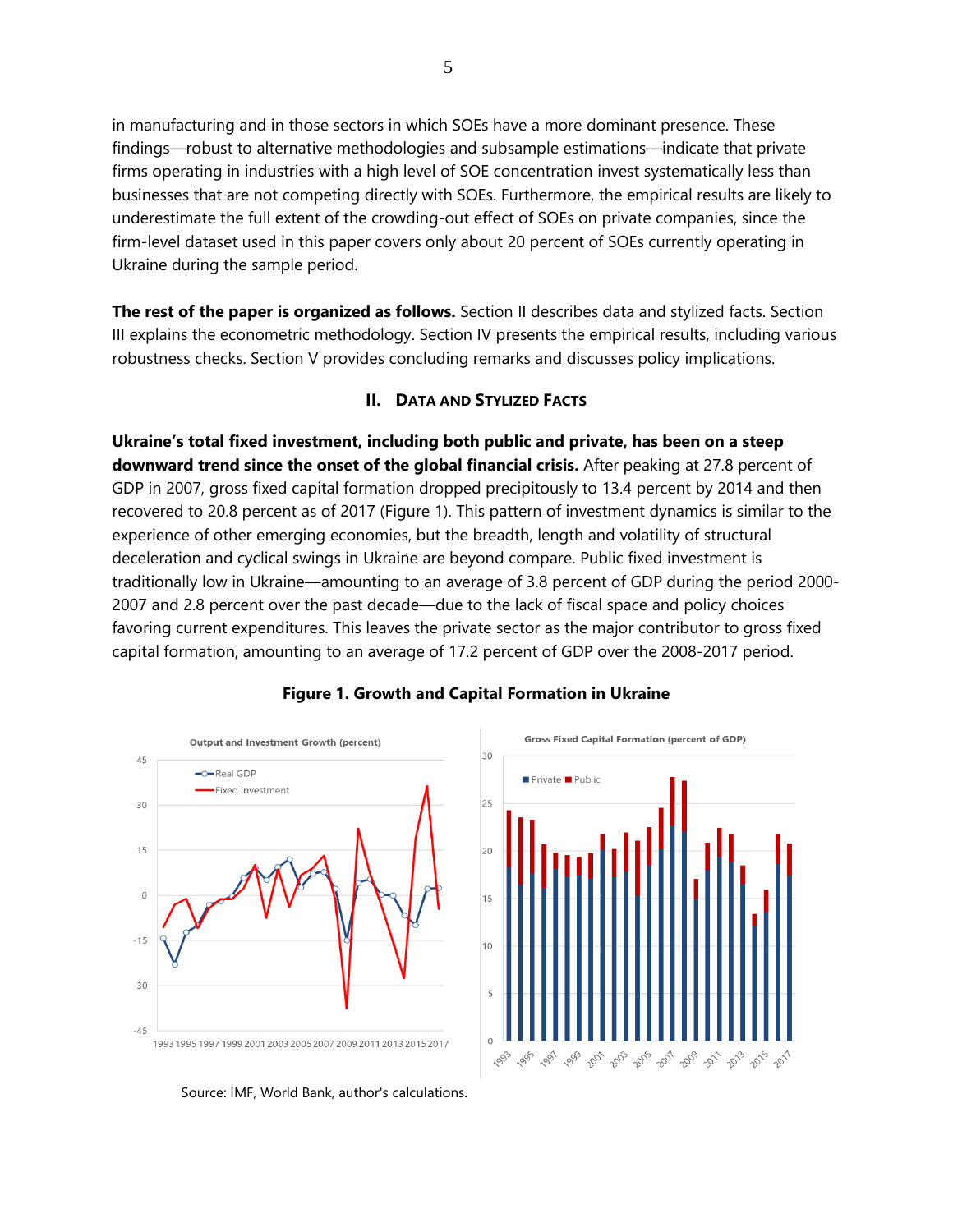**The firm-level dataset consists of annual observations and covers both listed and unlisted nonfinancial companies over the period 1997–2016.** Harmonized firm-level financial data, including balance sheets and income statements, is obtained from the Orbis database compiled by Bureau van Dijk. Orbis has the distinct advantage of providing a comparable coverage of both public (listed) and private (non-listed) firms including small and medium-sized enterprises (SMEs). The complete Orbis sample consists of 665,781 Ukrainian companies with a total of 5,091,075 firm-year observations during the period spanning from 1997 to 2016. However, similar to any other largescale micro dataset, the Orbis data require careful management to ensure consistency and comparability across firms and over time. Following the data cleaning principles suggested by Gal (2013) and Kalemli-Ozcan and others (2015), firms with negative values of total assets, employment, revenues and sales in any given year are filtered out. To minimize the effect of outliers, I exclude 1 percent of observations on both tails of the distribution of firm-specific variables and firms in the conflict-affected areas after 2014. Accordingly, the final dataset used in this study has an unbalanced panel of 665,391 unique firms, with 2,926,520 firm-year observations over the 1997–2016 period.

|                                            | (Percent of total)     |                            |                          |  |  |
|--------------------------------------------|------------------------|----------------------------|--------------------------|--|--|
| Sector                                     | <b>Number of firms</b> | <b>Share of Employment</b> | <b>Share of Revenues</b> |  |  |
| Agriculture                                | 1.3                    | 11.5                       | 3.3                      |  |  |
| Mining                                     | 3.8                    | 26.5                       | 11.8                     |  |  |
| Manufacturing                              | 1.3                    | 8.8                        | 3.9                      |  |  |
| <b>Utilities</b>                           | 14.7                   | 48.5                       | 48.0                     |  |  |
| Construction                               | 0.5                    | 7.6                        | 2.3                      |  |  |
| Real estate                                | 1.3                    | 11.8                       | 3.3                      |  |  |
| Information technology                     | 1.0                    | 7.0                        | 2.1                      |  |  |
| Other services                             | 2.0                    | 13.5                       | 6.3                      |  |  |
| Wholesale and retail trade                 | 0.3                    | 1.6                        | 0.6                      |  |  |
| Transportation and storage                 | 1.7                    | 46.5                       | 38.5                     |  |  |
| Professional and administrative activities | 2.0                    | 21.8                       | 43.9                     |  |  |

| Table 1. Sectoral Distribution of SOEs in Ukraine |  |  |  |  |  |
|---------------------------------------------------|--|--|--|--|--|
|---------------------------------------------------|--|--|--|--|--|

Source: Orbis, author's calculations.

 $\overline{a}$ 

**Table 1 presents the share of SOEs across 84 nonfinancial industries in the Ukrainian economy over the sample period.**<sup>[1](#page-5-0)</sup> Privatization since independence has brought down the government's share in the economy, but the Ministry of Development and Trade reports that there are still 1,833 SOEs operating (out of 3,350 registered SOEs) in a wide range of sectors in Ukraine.<sup>[2](#page-5-1)</sup> It should be noted that the Orbis database has information on only 371 firms with state ownership as of 2016 (down from the peak of 4,867 in 1997 due to privatization, closure and mergers). I use two-digit NACE codes to classify nonfinancial firms into 84 industries, excluding public administration and

<span id="page-5-0"></span><sup>1</sup> The sectors are based on the statistical classifications of economic activities according to *the Nomenclature des Activités Économiques dans la Communauté Européenne* (NACE), and firms that do not report a NACE code are excluded from the sample used in this analysis.

<span id="page-5-1"></span><sup>&</sup>lt;sup>2</sup> According to the Commercial Code of Ukraine, any enterprise in which the state holds an interest over 50 percent or can exercise ultimate influence over its operations is classified as an SOE.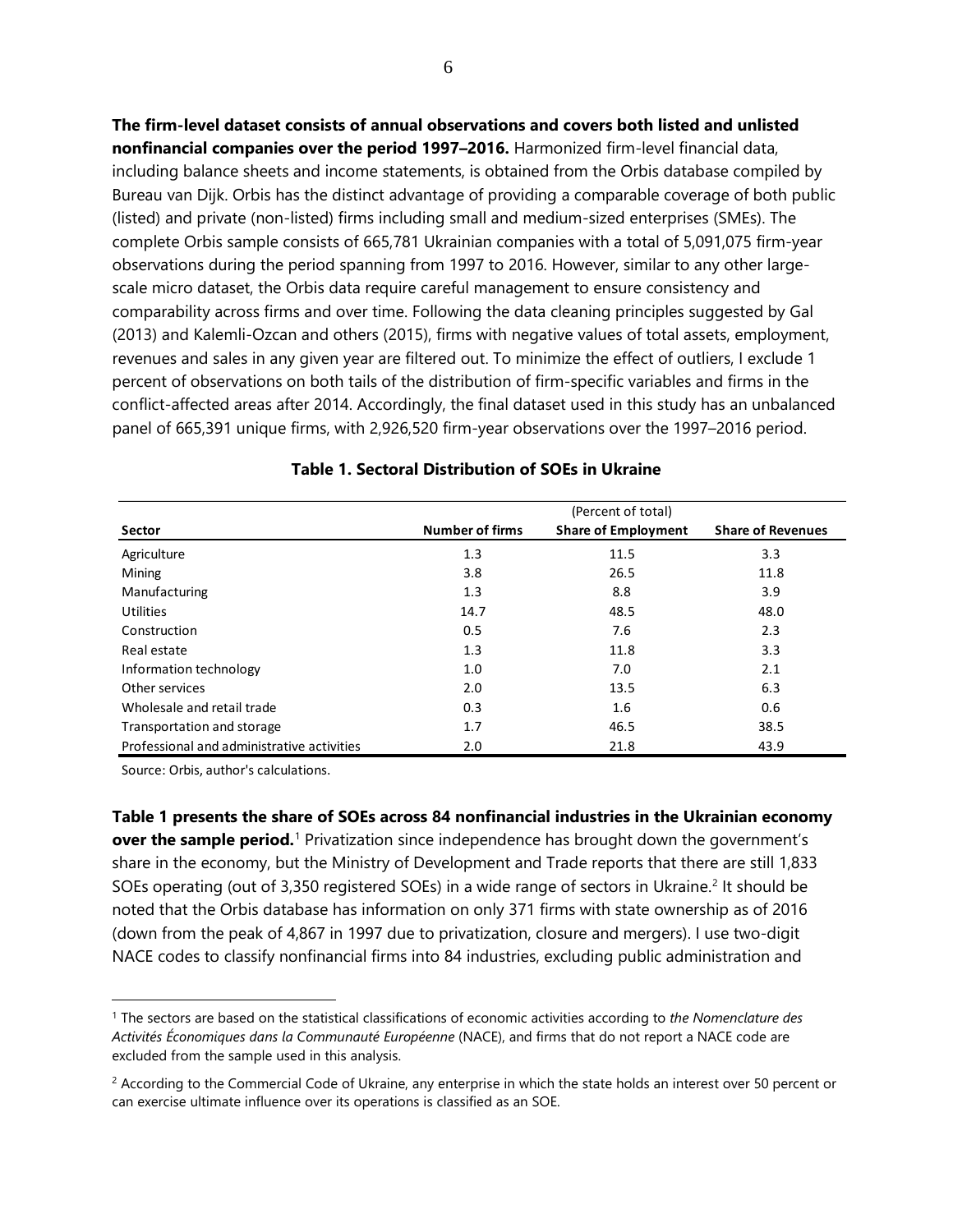defense, activities of extraterritorial organizations and bodies, and activities of households as employers and for own use. This allows a granular identification of SOEs across the Ukrainian economy, revealing substantial heterogeneity in the SOE density in terms of employment and revenues. For brevity, these industries are grouped into 11 major sectors and presented in Table 1. Most of Ukraine's SOEs operate in utilities and account for about 15 percent of all firms in the sample, followed by mining with 4 percent and professional and administrative services with 2 percent. The number of SOEs, however, does not capture the full extent of SOE dominance in a given sector. Looking at the SOE density as measured by the share in employment and revenues, I observe that a small number of SOEs have an overwhelming presence in some industries of the economy. For example, while SOEs comprise 1.7 percent of the number of firms in transportation and storage, they account for 46.5 percent of employment and 38.5 percent of revenues in that sector.

| Table 2. Summary Statistics |                    |             |                      |          |            |  |  |  |
|-----------------------------|--------------------|-------------|----------------------|----------|------------|--|--|--|
| <b>Variables</b>            | Obs.               | <b>Mean</b> | <b>Std Dev</b>       | Min      | <b>Max</b> |  |  |  |
|                             | <b>Full Sample</b> |             |                      |          |            |  |  |  |
| Investment                  | 1,503,815          | 0.25        | 1.24                 | 0.00     | 205.92     |  |  |  |
| Age                         | 2,675,121          | 6.17        | 5.25                 | 0.00     | 100.00     |  |  |  |
| Total assets [log]          | 2,691,164          | 9.71        | 2.95                 | 1.39     | 29.13      |  |  |  |
| Profitability               | 1,912,932          | $-0.59$     | 1.35                 | $-40.46$ | 11.39      |  |  |  |
| Leverage                    | 2,664,261          | 0.25        | 0.10                 | 0.00     | 1.74       |  |  |  |
| Market concentration        | 2,926,520          | 0.56        | 0.12                 | 0.00     | 1.00       |  |  |  |
| SOE density                 |                    |             |                      |          |            |  |  |  |
| Employment                  | 1,422,473          | 9.93        | 16.77                | 0.01     | 97.19      |  |  |  |
| Revenue                     | 1,422,473          | 7.73        | 14.70                | 0.00     | 89.55      |  |  |  |
|                             |                    |             | <b>Manufacturing</b> |          |            |  |  |  |
| Investment                  | 187,018            | 0.26        | 1.21                 | 0.00     | 76.32      |  |  |  |
| Age                         | 346,426            | 6.81        | 7.52                 | 0.00     | 100.00     |  |  |  |
| Total assets [log]          | 338,033            | 10.11       | 2.99                 | 1.39     | 22.07      |  |  |  |
| Profitability               | 241,631            | $-0.02$     | 1.13                 | $-39.94$ | 11.33      |  |  |  |
| Leverage                    | 334,923            | 0.03        | 0.12                 | 0.00     | 1.01       |  |  |  |
| Market concentration        | 365,166            | 0.10        | 0.13                 | 0.00     | 1.00       |  |  |  |
| SOE density                 |                    |             |                      |          |            |  |  |  |
| Employment                  | 150,776            | 8.64        | 8.30                 | 0.13     | 46.35      |  |  |  |
| Revenue                     | 150,776            | 4.45        | 4.83                 | 0.03     | 32.71      |  |  |  |

Source: Orbis, author's calculations.

 $\overline{a}$ 

**Descriptive statistics, presented in Table 2, indicate large variations across industries over the period spanning from 1997 to 2016.** The dependent variable is private firms' net fixed investment scaled by total assets at the beginning of the year.<sup>[3](#page-6-0)</sup> The main explanatory variable of interest is the density of SOEs as measured by the share in employment and revenues in a given industry. To

<span id="page-6-0"></span><sup>&</sup>lt;sup>3</sup> Net fixed investment is measured by the difference between tangible assets in the current period, and those in the previous period.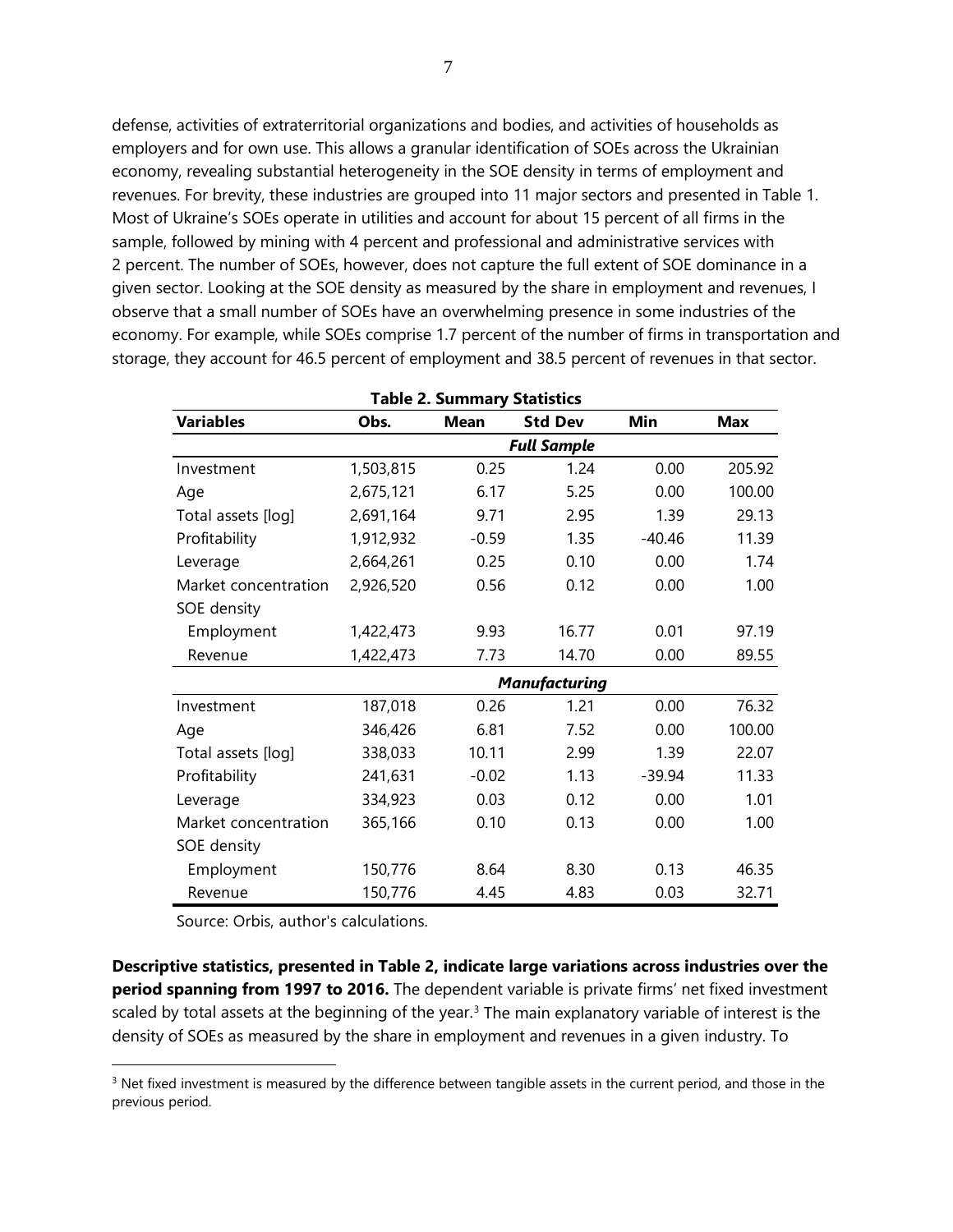capture firm-specific characteristics, the following variables are included: age (measured as the log number of years since establishment), size (measured as the log of total assets), profitability (return on assets measured by the ratio of profits after tax to total assets), and leverage (defined as shortterm and long-term debts over total assets) to measure a firm's overall indebtedness. There are large variations in the investment ratio and firm characteristics used in the analysis, such as age, total assets, profitability, and indebtedness, across sectors and type of firms.

# **III. ECONOMETRIC METHODOLOGY**

**The empirical objective of this study is to conduct a firm-level investigation of whether SOEs crowd out private fixed investment.** In this context, the main variable of interest is the share of SOEs in a given sector of the economy, and its impact is estimated on fixed investment spending by private nonfinancial companies according to the following static specification:

$$
\left(\frac{l}{K}\right)_{ist} = \beta_1 SOE_{st} + \beta_2 Firm_{ist-1} + \eta_i + \eta_{st} + \varepsilon_{ist} \tag{1}
$$

in which the subscripts *i*, *s*, and *t* denote private firm, sector, and time, respectively. The dependent variable, *I/K*, denotes the ratio of net fixed investment in a given year to total assets at the beginning of the year. [4](#page-7-0) *SOE* stands for the concentration of SOEs in a given sector, which is measured by the share in employment or revenues. The term *Firm* is a vector of company-specific control variables, including age, total assets, profitability, and leverage. To capture potential persistence in private fixed investment spending, lagged dependent variable is introduced, resulting in the dynamic version of the model:

$$
\left(\frac{l}{K}\right)_{ist} = \beta_1 \left(\frac{l}{K}\right)_{ist-1} + \beta_2 SOE_{st} + \beta_3 Firm_{ist-1} + \eta_i + \eta_{st} + \varepsilon_{ist}
$$
 (2)

**The lagged dependent variable captures dynamic adjustments in firms' investment decisions to changes in the other variables included in the model.** As in the static model, firm characteristics (age, size, profitability and leverage) and the SOE density (as measured by the share of employment and revenues in a given sector) are included. In both static and dynamic models, the  $\eta_i$ coefficient denotes the firm-specific fixed effects capturing time-invariant unobservable factors at the firm level. The  $\eta_{st}$  coefficient denotes the set of sector-year fixed effects capturing unobserved time-invariant heterogeneity among firms across sectors, and common shocks to firms belonging to the same sector in a given year. This helps control for aggregate and sectoral shocks, as well as cross-sectional dependence among firms in the sample.  $\varepsilon_{ist}$  is an idiosyncratic error term that satisfies the standard assumptions of zero mean and constant variance. Robust standard errors are clustered at the firm level to account for the fact that observations pertaining to a firm are correlated and thus do not contain as much information as unclustered errors.

 $\overline{a}$ 

<span id="page-7-0"></span><sup>4</sup> Capital spending can be measured on a net or gross basis. The net investment rate is a better indicator than gross investment, as it gauges the change in a firm's stock of physical capital, excluding the fraction of capital that depreciates each year.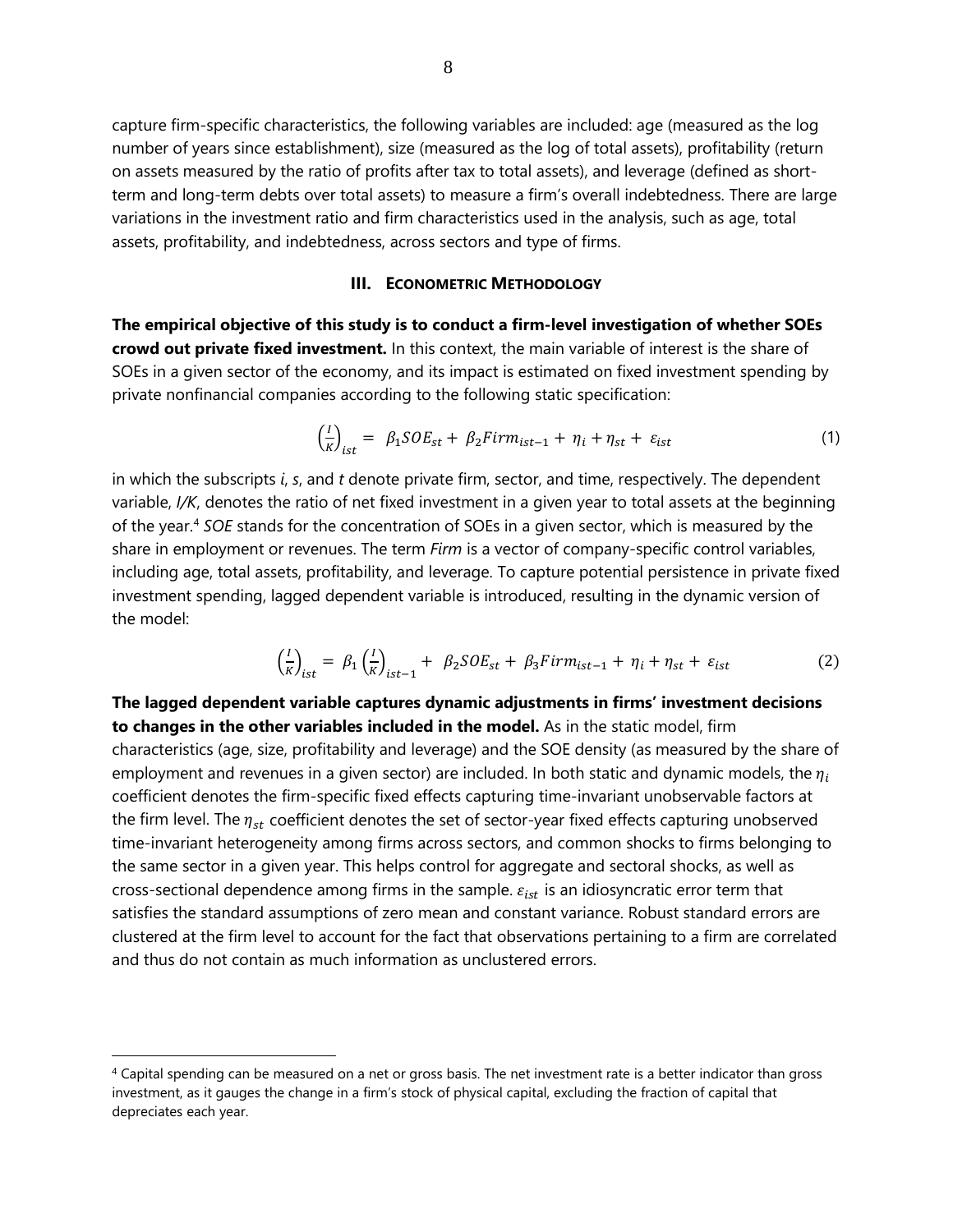# **IV. EMPIRICAL RESULTS**

**The firm-level estimates show that SOEs have a crowding-out effect on private firm investment in Ukraine.** I begin the analysis by first reporting the results of static estimations in Table 3 as a point of reference for the full sample and the manufacturing sector. Overall, the main determinants of fixed investment are significant and have the expected sign. The coefficients on age and size are negative and statistically significant, indicating that older and larger firms invest less than others. The financial health of firms, measured by profitability and leverage, is found to be a highly significant factor. While profitability boosts firms' investment appetite, leverage has the opposite effect on capital spending. Regarding the main variable of interest, the static estimation results present a mixed picture. The SOE concentration in a given sector (as measured by the share in employment or revenues) has a negative coefficient, but this is statistically insignificant at conventional levels. Focusing on the manufacturing sector, however, the SOE density becomes a statistically significant factor, with both measures having negative coefficient. In other words, the presence of SOEs in a manufacturing industry has a crowding-out effect on private firm investment, and the economic magnitude of this effect is greater when the concentration of SOEs is measured by the share in total revenues.

|                        |             | <b>Full Sample</b> |             |             | <b>Manufacturing</b> |             |
|------------------------|-------------|--------------------|-------------|-------------|----------------------|-------------|
| Age                    | $-0.140*$   | $-0.014**$         | $-0.009**$  | $-0.073***$ | $-0.018***$          | $-0.027**$  |
|                        | [0.077]     | [0.006]            | [0.014]     | [0.016]     | [0.007]              | [0.011]     |
| Size                   | $-0.149***$ | $-0.134***$        | $-0.134***$ | $-0.208***$ | $-0.174***$          | $-0.174***$ |
|                        | [0.002]     | [0.004]            | [0.004]     | [0.008]     | [0.013]              | [0.013]     |
| Profitability          | $0.014***$  | $0.011***$         | $0.011***$  | $0.020***$  | $0.012**$            | $0.012**$   |
|                        | [0.001]     | [0.001]            | [0.001]     | [0.004]     | [0.005]              | [0.005]     |
| Leverage               | $-0.198***$ | $-0.132***$        | $-0.132***$ | $-0.196***$ | $-0.236***$          | $-0.236***$ |
|                        | [0.018]     | [0.027]            | [0.027]     | [0.045]     | [0.083]              | [0.083]     |
| SOE density            |             |                    |             |             |                      |             |
| Employment share       |             | $-0.005$           |             |             | $-0.068*$            |             |
|                        |             | [0.020]            |             |             | [0.036]              |             |
| Revenue share          |             |                    | $-0.015$    |             |                      | $-0.104*$   |
|                        |             |                    | [0.059]     |             |                      | [0.055]     |
| Number of observations | 952,597     | 487,166            | 487,166     | 124,128     | 55,142               | 55,142      |
| Number of firms        | 335,213     | 216,532            | 216,532     | 42,473      | 25,729               | 25,729      |
| Firm FE                | Yes         | Yes                | Yes         | Yes         | Yes                  | Yes         |
| Sector FE              | Yes         | Yes                | Yes         | Yes         | Yes                  | Yes         |
| Year FE                | Yes         | Yes                | Yes         | Yes         | Yes                  | Yes         |
| Adj R-squared          | 0.101       | 0.031              | 0.031       | 0.059       | 0.044                | 0.044       |

# **Table 3. Impact of SOEs on Private Investment—Static Estimations**

Note: Robust standard errors are clustered at the firm level and reported in brackets. A constant is included in each regression, but not shown in the table. \*\*\*  $p$  < 0.01, \*\*  $p$  < 0.05, \*  $p$  < 0.1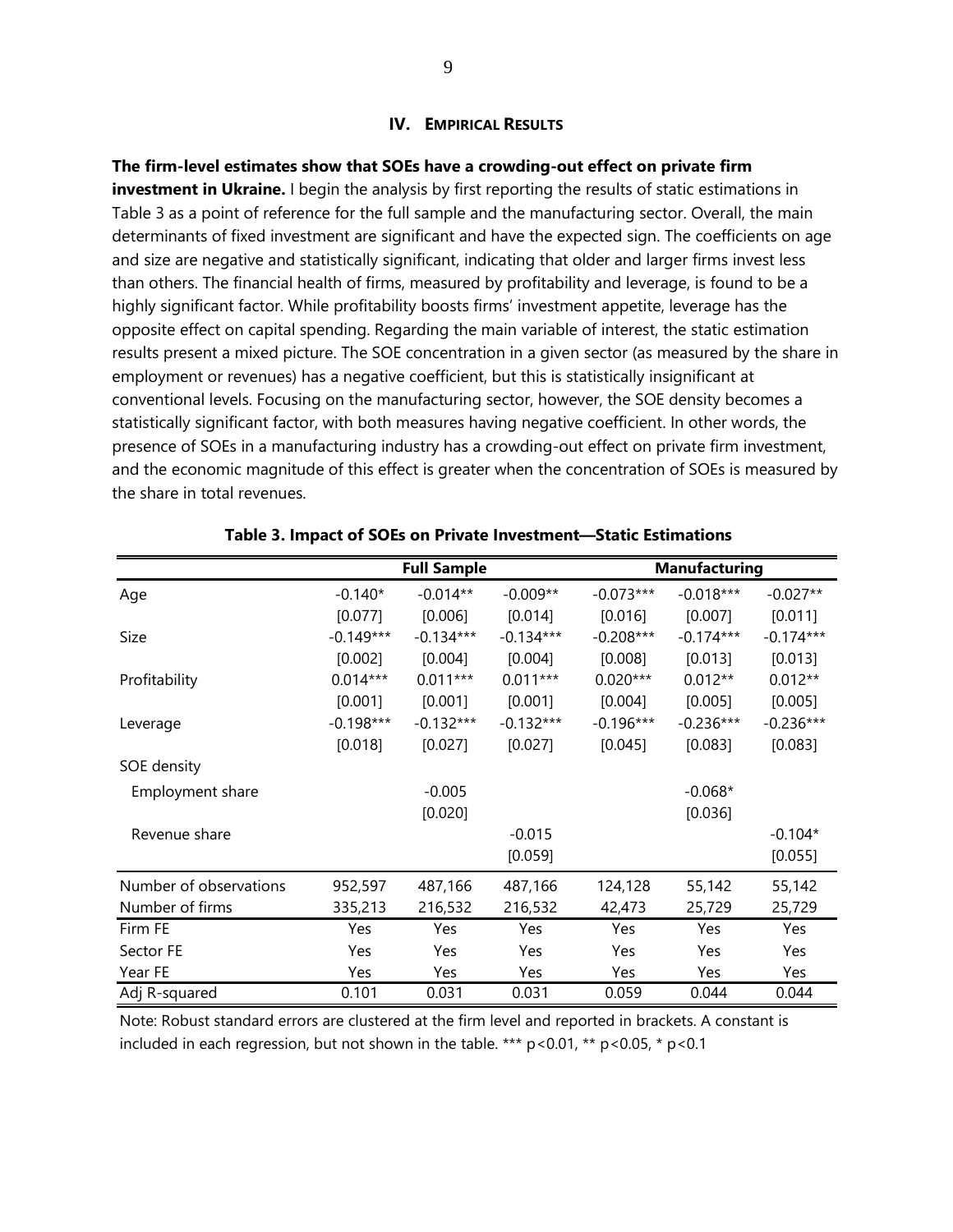**Dynamic specifications—capturing persistence in firm-level fixed investment over time confirm the impact of SOEs on private firms.** The dynamic model is estimated through the System Generalized Method of Moments (GMM) technique proposed by Arellano and Bover (1995) and Blundell and Bond (1998), which is appropriate given that the dataset covers a large number of firms within a short time dimension. This approach helps correct for estimation biases resulting from the inclusion of the lagged dependent variable, as well as the joint endogeneity of explanatory variables. In brief, the System GMM estimator uses internal instruments by combining variables in levels with variables in first differences, assuming that the error terms are not serially correlated and that the explanatory variables are weakly exogenous or not significantly correlated with future realizations of the error terms.<sup>[5](#page-9-0)</sup> As expected, the dynamic estimations, presented in Table 4, indicate significant persistence in capital spending over time. The coefficient on the lagged value of private fixed investment is positive and highly significant across all specifications of the model, which is consistent with the view that a typical fixed investment cycle tends to last multiple years. The results

|                        |             | <b>Full Sample</b> |             |             | <b>Manufacturing</b> |             |
|------------------------|-------------|--------------------|-------------|-------------|----------------------|-------------|
| Investment $_{t-1}$    | $0.039***$  | $0.037***$         | $0.037***$  | $0.038***$  | $0.033***$           | $0.033***$  |
|                        | [0.003]     | [0.005]            | [0.005]     | [0.006]     | [0.011]              | [0.011]     |
| Age                    | $-0.005***$ | $-0.006***$        | $-0.006***$ | $-0.002***$ | $-0.004***$          | $-0.004***$ |
|                        | [0.000]     | [0.000]            | [0.000]     | [0.000]     | [0.000]              | [0.000]     |
| Size                   | $-0.014***$ | $-0.009***$        | $-0.009***$ | $-0.008***$ | $-0.003**$           | $-0.003**$  |
|                        | [0.001]     | [0.001]            | [0.001]     | [0.001]     | [0.001]              | [0.001]     |
| Profitability          | $0.004***$  | $0.005***$         | $0.005***$  | $0.005***$  | $0.007***$           | $0.007***$  |
|                        | [0.001]     | [0.001]            | [0.001]     | [0.001]     | [0.001]              | [0.001]     |
| Leverage               | $-0.008*$   | $-0.001*$          | $-0.001*$   | $-0.024**$  | $-0.068**$           | $-0.069**$  |
|                        | [0.011]     | [0.013]            | [0.013]     | [0.027]     | [0.031]              | [0.031]     |
| SOE density            |             |                    |             |             |                      |             |
| Employment share       |             | $-0.001*$          |             |             | $-0.001*$            |             |
|                        |             | [0.001]            |             |             | [0.001]              |             |
| Revenue share          |             |                    | $-0.002***$ |             |                      | $-0.002***$ |
|                        |             |                    | [0.001]     |             |                      | [0.001]     |
| Number of observations | 654,790     | 337,691            | 337,691     | 124,128     | 55,142               | 55,142      |
| Number of firms        | 240,410     | 150,073            | 150,073     | 42,473      | 25,729               | 25,729      |
| Firm FE                | Yes         | Yes                | Yes         | Yes         | Yes                  | Yes         |
| Sector FE              | Yes         | Yes                | Yes         | Yes         | Yes                  | Yes         |
| Year FE                | Yes         | Yes                | Yes         | Yes         | Yes                  | Yes         |
| AR1 p-value            | 0.000       | 0.000              | 0.000       | 0.000       | 0.001                | 0.001       |
| AR2 p-value            | 0.043       | 0.094              | 0.091       | 0.321       | 0.095                | 0.094       |

| Table 4. Impact of SOEs on Private Investment-Dynamic Estimations |  |  |
|-------------------------------------------------------------------|--|--|
|-------------------------------------------------------------------|--|--|

Note: Robust standard errors are clustered at the firm level and reported in brackets. A constant is included in each regression, but not shown in the table. \*\*\*  $p$  < 0.01, \*\*  $p$  < 0.05, \*  $p$  < 0.1

<span id="page-9-0"></span><sup>&</sup>lt;sup>5</sup> The time dimension of the dataset used in this analysis is reasonably long—ranging from 1997 to 2016, but each firm in the sample has only a few observations on average. Consequently, this could weaken the instrumentation in some specifications of the dynamic model.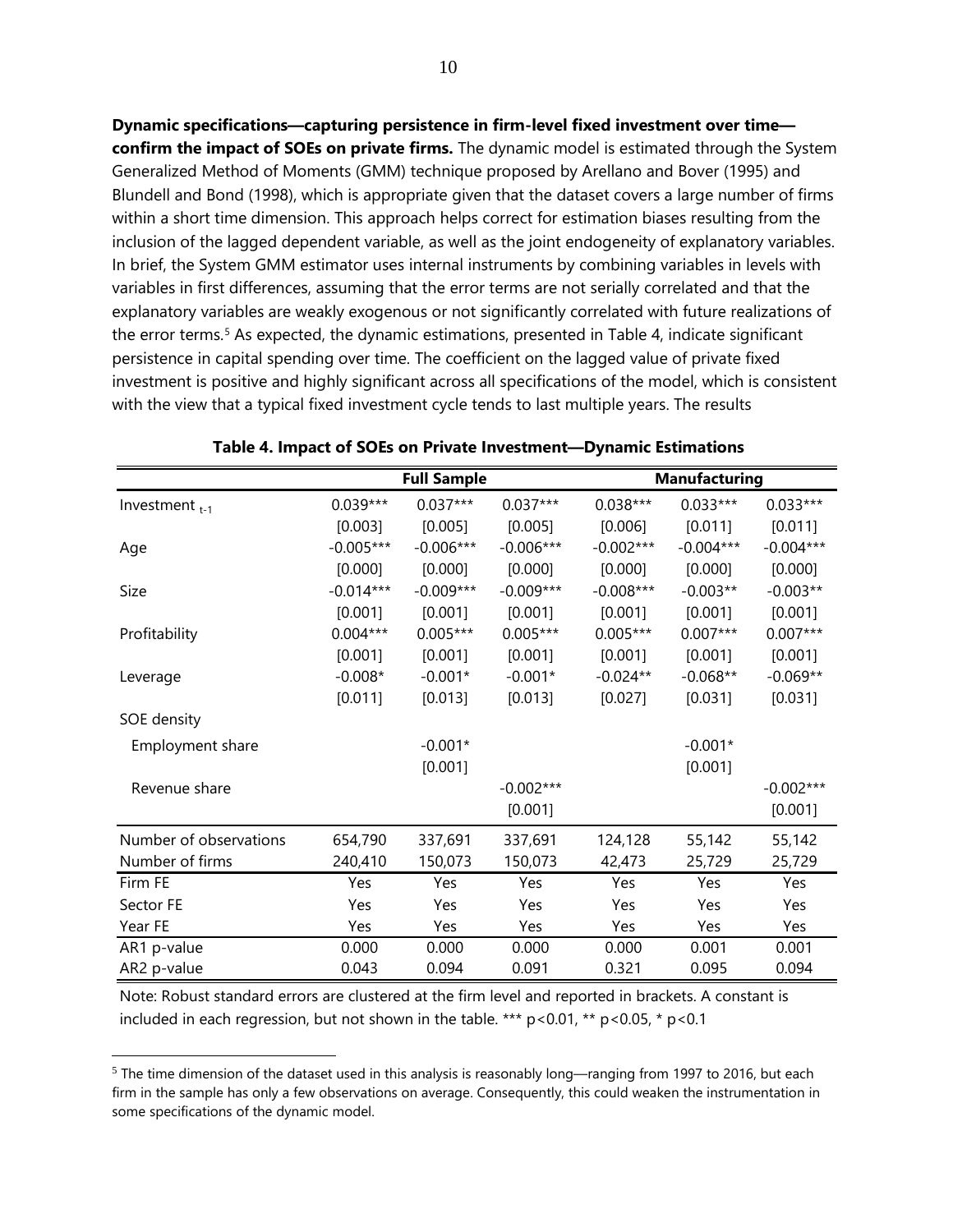indicate that the inclusion of lagged fixed investment does not alter the relationships as identified with the static model, but leads to some changes in the magnitude of the estimated coefficients. Importantly, the estimations via the System GMM approach show that the SOE concentration has a statistically significant crowding-out effect on private fixed investment across all specifications.

**Since not all industries are affected in the same way, the sample is split into two groups, concentrating on industries in which SOEs have a more dominant presence.** This allows the analysis to exploit large differences in the concentration of SOEs across 84 nonfinancial industries in the Ukrainian economy and thereby shed a brighter light on the crowding-out effect on private firms. The focus is on industries with the share of SOEs exceeding 50 percent during the sample period, while the industries in which SOEs account for less than 10 percent are treated as a control group. The estimation results based on this approach analogous to the difference-in-differences methodology, presented in Table 5, confirm that the crowding-out effect on private firm investment is significantly greater in industries in which SOEs have a dominant position compared to industries with limited SOE presence.

|                        | <b>High-SOE Industries</b> |             |             | <b>Low-SOE Industries</b> |             |             |
|------------------------|----------------------------|-------------|-------------|---------------------------|-------------|-------------|
| Age                    | $-0.049***$                | $-0.050***$ | $-0.050***$ | $-0.013***$               | $-0.016***$ | $-0.018**$  |
|                        | [0.018]                    | [0.018]     | [0.018]     | [0.003]                   | [0.005]     | [0.008]     |
| Size                   | $-0.183***$                | $-0.183***$ | $-0.183***$ | $-0.124***$               | $-0.124***$ | $-0.124***$ |
|                        | [0.017]                    | [0.017]     | [0.017]     | [0.004]                   | [0.004]     | [0.004]     |
| Profitability          | $0.020***$                 | $0.020***$  | $0.020***$  | $0.010***$                | $0.010***$  | $0.010***$  |
|                        | [0.005]                    | [0.005]     | [0.005]     | [0.002]                   | [0.002]     | [0.002]     |
| Leverage               | $-0.176*$                  | $-0.174*$   | $-0.174*$   | $-0.111***$               | $-0.111***$ | $-0.111***$ |
|                        | [0.144]                    | [0.144]     | [0.144]     | [0.030]                   | [0.030]     | [0.030]     |
| SOE density            |                            |             |             |                           |             |             |
| Employment share       |                            | $-0.095**$  |             |                           | $-0.008$    |             |
|                        |                            | [0.044]     |             |                           | [0.013]     |             |
| Revenue share          |                            |             | $-0.077**$  |                           |             | $-0.018$    |
|                        |                            |             | [0.035]     |                           |             | [0.031]     |
| Number of observations | 30,900                     | 30,900      | 30,900      | 354,232                   | 354,232     | 354,232     |
| Number of firms        | 14,269                     | 14,269      | 14,269      | 159,481                   | 159,481     | 159,481     |
| Firm FE                | Yes                        | Yes         | Yes         | Yes                       | Yes         | Yes         |
| Sector FE              | Yes                        | Yes         | Yes         | Yes                       | Yes         | Yes         |
| Year FE                | Yes                        | Yes         | Yes         | Yes                       | Yes         | Yes         |
| Adj R-squared          | 0.035                      | 0.035       | 0.035       | 0.030                     | 0.030       | 0.030       |

# **Table 5. Impact of SOEs on Private Investment—High-SOE vs. Low-SOE Industries**

Note: Robust standard errors are clustered at the firm level and reported in brackets. A constant is included in each regression, but not shown in the table. \*\*\*  $p < 0.01$ , \*\*  $p < 0.05$ , \*  $p < 0.1$ 

**As a further robustness check, the analysis controls for market concentration that could lead monopolistic powers and lower fixed capital formation.** To ensure the robustness of the baseline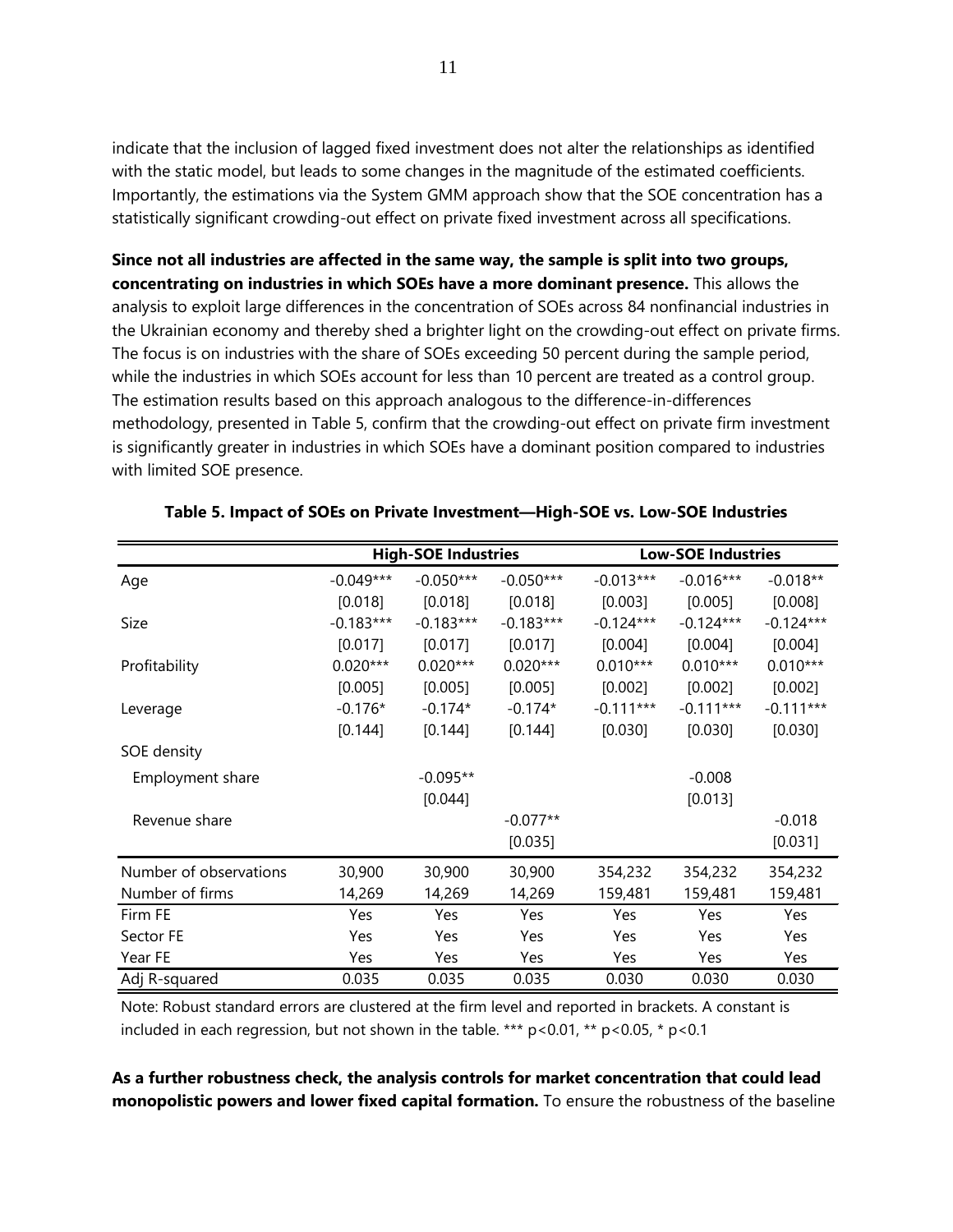findings, a statistical measure of market concentration in any given industry is introduced as an additional control variable to test whether SOEs still have a crowding-out effect on privately-owned companies. If there are significant barriers to entry, then firms operating in industries with a high level of market concentration—irrespective of government or private ownership—could obtain monopoly powers and crowd out other firms' fixed investment spending. Market concentration is proxied by the Herfindahl-Hirschman Index (HHI) at the two-digit industry level:

$$
HHI = \sum_{i=1}^{N} s_i^2
$$

in which  $s_i$  is the market share of a firm in a given industry and  $N$  is the total number of firms in that industry. The HHI is one of the most commonly used measures of market concentration in the literature, accounting for heterogeneity in the size of firms and giving more weight to larger companies. The estimation results including the HHI as a control variable, presented in Table 6, are in line with the baseline findings. High degree of market concentration appears to have a dampening effect on fixed investment spending among private firms, but this is not statistically significant at conventional levels. Importantly, however, the inclusion of market concentration does not alter the impact of SOEs on private firms' investment behavior, especially in the manufacturing sector.

|                        |             | <b>Full Sample</b> |             | <b>Manufacturing</b> |
|------------------------|-------------|--------------------|-------------|----------------------|
| Age                    | $-0.023***$ | $-0.053*$          | $-0.018***$ | $-0.026***$          |
|                        | [0.009]     | [0.031]            | [0.007]     | [0.010]              |
| Size                   | $-0.134***$ | $-0.134***$        | $-0.174***$ | $-0.174***$          |
|                        | [0.004]     | [0.004]            | [0.013]     | [0.013]              |
| Profitability          | $0.011***$  | $0.011***$         | $0.012**$   | $0.012**$            |
|                        | [0.001]     | [0.001]            | [0.005]     | [0.005]              |
| Leverage               | $-0.132***$ | $-0.132***$        | $-0.236***$ | $-0.236***$          |
|                        | [0.027]     | [0.027]            | [0.083]     | [0.083]              |
| Market concentration   | $-1.059$    | $-2.046$           | $-0.085$    | $-0.362$             |
|                        | [1.086]     | [1.570]            | [0.055]     | [0.268]              |
| SOE density            |             |                    |             |                      |
| Employment share       | $-0.038$    |                    | $-0.068*$   |                      |
|                        | [0.029]     |                    | [0.036]     |                      |
| Revenue share          |             | $-0.180$           |             | $-0.102*$            |
|                        |             | [0.135]            |             | [0.053]              |
| Number of observations | 487,166     | 487,166            | 55,142      | 55,142               |
| Number of firms        | 216,532     | 216,532            | 25,729      | 25,729               |
| Firm FE                | Yes         | Yes                | Yes         | Yes                  |
| Sector FE              | Yes         | Yes                | Yes         | Yes                  |
| Year FE                | Yes         | Yes                | Yes         | Yes                  |
| Adj R-squared          | 0.031       | 0.031              | 0.044       | 0.044                |

Note: Robust standard errors are clustered at the firm level and reported in brackets. A constant is included in each regression, but not shown in the table. \*\*\*  $p$  < 0.01, \*\*  $p$  < 0.05, \*  $p$  < 0.1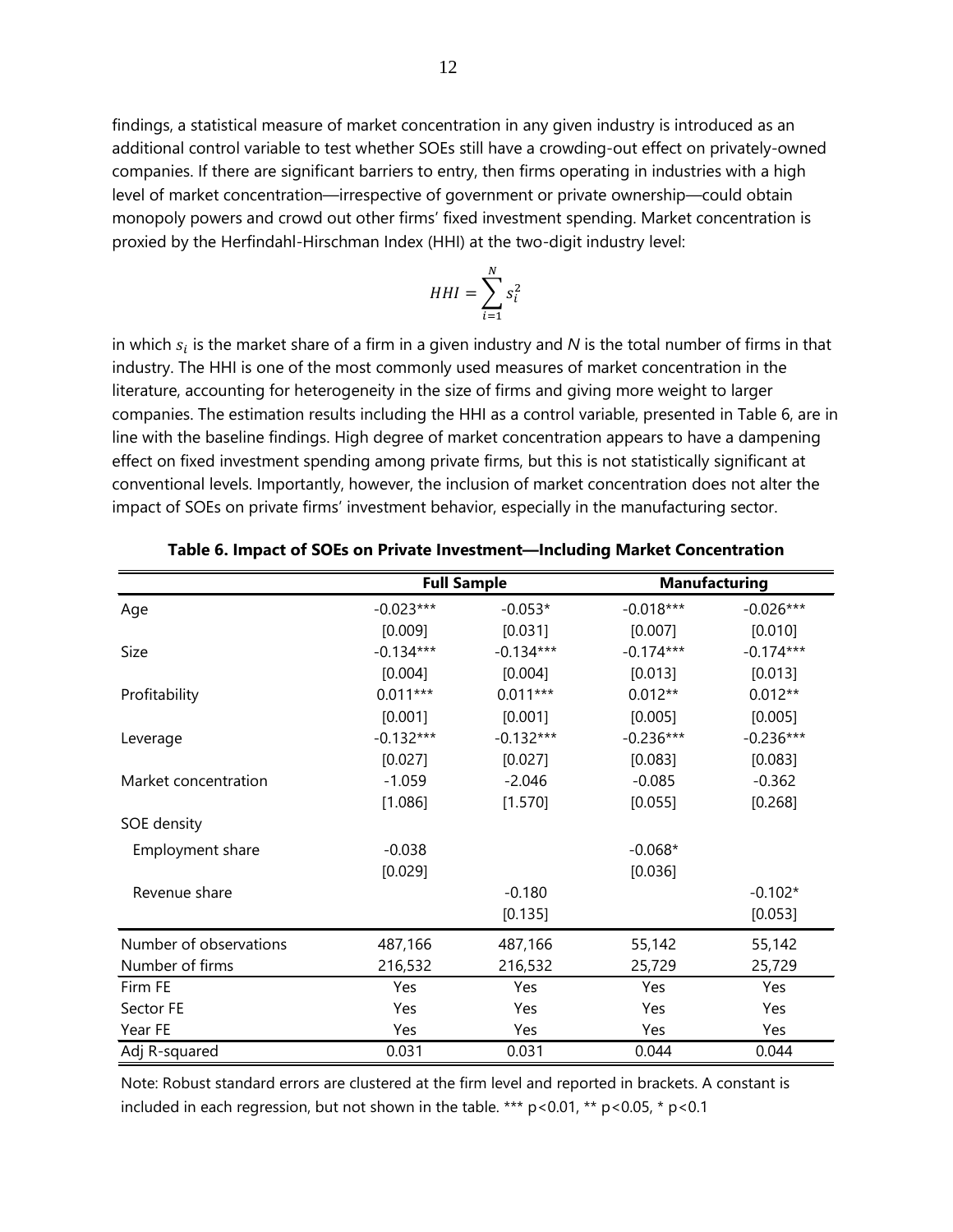# **V. CONCLUDING REMARKS**

**There has been much debate on whether government spending crowds out or crowds in the private sector, but few studies have provided firm-level evidence.** The economic impact of government spending on the private sector is a particularly contentious issue in transition countries like Ukraine where the state continues to have a dominant role in the economy. Even after decades of privatization and market liberalization, SOEs still have a sizable presence in Ukraine's economic landscape in terms of employment and output and so their performance is central for the efficient functioning of the broader economy. This paper is the first attempt to estimate the crowing-out impact of SOEs on private fixed investment at the firm level in Ukraine, instead of country-level analysis that tends to conceal substantial heterogeneity across firms and sectors.

**This paper provides firm-level evidence indicating that SOEs crowd out fixed investment spending by private firms.** Using a large-scale dataset on 665,391 firms in 84 nonfinancial industries over the period 1997–2016, this paper finds that the SOE concentration in given sector measured by the share in employment or revenues—has a statistically significant adverse effect on private fixed investment at the firm level. The impact of SOEs is stronger in the manufacturing sector and in those industries in which SOEs have a more dominant presence. This implies that private firms operating in sectors with a high level of SOE concentration invest systematically less than businesses that are not competing directly with SOEs. Furthermore, the empirical results are likely to underestimate the full extent of the crowding-out effect of SOEs on private companies, since the firm-level dataset used in this paper covers only about 20 percent of SOEs currently operating in Ukraine.

**SOEs are important stakeholders in the Ukrainian economy, but ensuring a level playing field with private firms is necessary for allocative efficiency in the broader economy.** There is ample evidence that privatization brings gains in economic efficiency in transition economies by stimulating private sector development, attracting foreign investment, and fostering competition across the economy (Megginson and Netter, 2001; Estrin and others, 2009; Estrin and Pelletier, 2018). In the case of Ukraine, Brown and Earle (2004) and Grygorenko and Lutz (2007) find that privatization has a positive effect on productivity, sales and profitability. While SOEs could be useful in achieving certain policy objectives when there is an unambiguous market failure, most SOEs in Ukraine—marred by weak corporate governance and saddled with substantial financial losses—struggle to meet the private sector's performance levels and weigh on the overall performance of the economy. Therefore, corporate governance reforms would not only help minimize the crowding-out effect of SOEs on private firms documented in this paper, but also significant risks to public finances imposed by SOEs directly through subsidies and indirectly through contingent liabilities.<sup>[6](#page-12-0)</sup>

 $\overline{a}$ 

<span id="page-12-0"></span><sup>6</sup> Böwer (2017) provides an overview of macro-fiscal risks associated with weak performance of SOEs and best practices in SOE governance.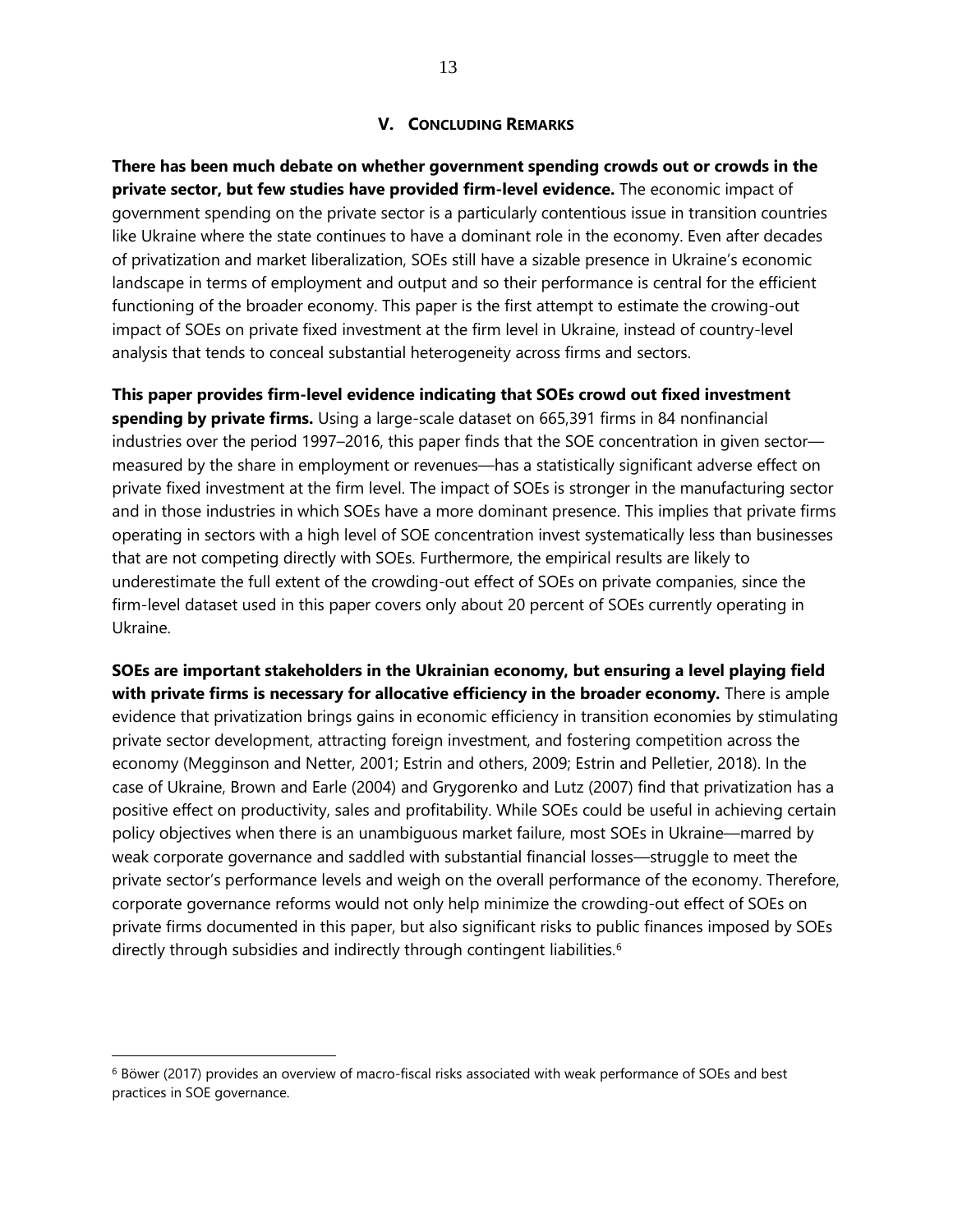### **REFERENCES**

- Aiyagari, R., L. Christiano, and M. Eichenbaum, 1990, "Output, Employment and Interest Rate Effects of Government Consumption," *Journal of Monetary Economics*, Vol. 30, pp. 73–86.
- Arellano, M., and S. Bond, 1991, "Some Tests of Specification for Panel Data: Monte Carlo Evidence and an Application to Employment Equations," *Review of Economic Studies*, Vol. 58, pp. 277– 297.
- Arellano, M., and O. Bover, 1995, "Another Look at the Instrumental-Variable Estimation of Error-Components Models," *Journal of Econometrics*, Vol. 68, pp. 29–52.
- Aschauer, D., 1989, "Does Public Capital Crowd-Out Private Capital?" *Journal of Monetary Economics*, Vol. 24, pp. 171–188.
- Barro, R., 1990, "Government Spending in a Simple Model of Endogenous Growth" *Journal of Political Economy*, Vol. 98, pp. 103–126.
- Barro, R., 1991, "A Cross-Country Study of Growth, Saving and Government" in D. Bernheim and J. Shoven (Eds.), *National Saving and Economic Performance* (Chicago: University of Chicago Press).
- Baxter, M. and R. King, 1993, "Fiscal Policy in General Equilibrium," *American Economic Review*, Vol. 83, pp. 315–334.
- Blanchard, O., and R. Perotti, 2002, "An Empirical Characterization of the Dynamic Effects of Changes in Government Spending and Taxes on Output," *Quarterly Journal of Economics*, Vol. 117, pp. 1329–1368.
- Blundell, R., and S. Bond, 1998, "Initial Conditions and Moment Restrictions in Dynamic Panel Data Models," *Journal of Econometrics*, Vol. 87, pp. 115–143.
- Böwer, U., 2017, "State-Owned Enterprises in Emerging Europe: The Good, the Bad, and the Ugly," IMF Working Paper No. 17/221 (Washington, DC: International Monetary Fund).
- Brown, D., and J. Earle, 2004, "Does Privatization Raise Productivity? Evidence from Comprehensive Panel data on Manufacturing Firms in Hungary, Romania, Russia and Ukraine," CEPR Discussion Paper No. 4791 (London: Center for Economic Policy Research).
- Cavallo, E., and C. Daude, 2011, "Public Investment in Developing Countries" A Blessing or a Curse?" *Journal of Comparative Economics*, Vol. 39, pp. 65–81.
- Christiano, L., and M. Eichenbaum, 1992, "Current Real Business Cycles Theories and Aggregate Labor Market Fluctuations," *American Economic Review*, Vol.82, pp. 430–450.
- Easterly, W., and S. Rebelo, 1993, "Fiscal Policy and Economic Growth: An Empirical Investigation," *Journal of Monetary Economics*, Vol. 32, pp. 417-458.
- Erden, L., and R. Holcombe, 2005, "The Effects of Public Investment on Private Investment in Developing Economies," *Public Finance Review*, Vol. 33, pp. 575–602.
- Erenburg, S., and M. Wohart, 1995, "Public and Private Investment: Are There Causal Linkages?" *Journal of Macroeconomics*, Vol. 17, pp. 1–30.